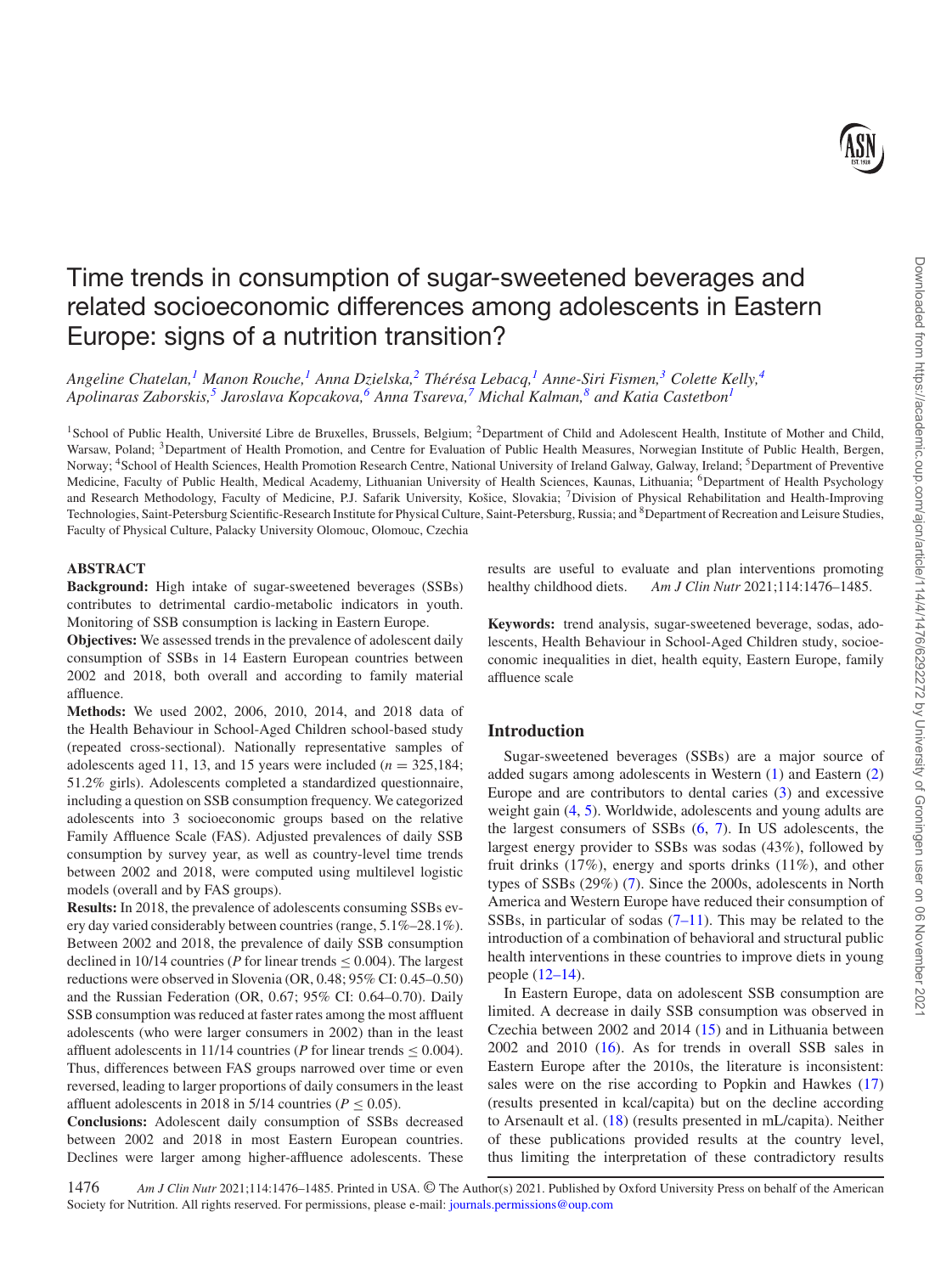in Eastern Europe. In addition, sales statistics do not provide information about consumption in population subgroups, such as adolescents. Notwithstanding methodological challenges, these studies highlight the interest in analyzing temporal trends in SSB consumption in each country separately.

SSBs were among the first Western foodstuffs to be introduced into Eastern Europe in the post-Soviet period and are symbolic of the nutrition transition around the world [\(17,](#page-8-10) [19–21\)](#page-8-12). The nutrition transition refers to changes in the population's dietary patterns resulting from economic and social development. For SSBs, a rise, sometimes followed by a decline, is expected in growing economies, as happened in Western countries [\(22,](#page-8-13) [23\)](#page-8-14). These shifts usually occur first among groups with a higher socioeconomic position (SEP) [\(24–26\)](#page-8-15). In most Western countries, socioeconomic inequalities in the adolescent diet are particularly pronounced for SSBs compared to other foods [\(27\)](#page-9-0), with adolescents of lower SEP being higher consumers  $(10, 11, 11)$  $(10, 11, 11)$  $(10, 11, 11)$  $(10, 11, 11)$ [28,](#page-9-1) [29\)](#page-9-2). The situation may not be similar in Eastern European countries, depending on the stage of the nutrition transition [\(20,](#page-8-18) [30,](#page-9-3) [31\)](#page-9-4). Information on changes in social patterning of large SSB consumption is valuable for public health stakeholders when evaluating and planning nutrition interventions. This paper aims to assess country-level trends in the prevalences of daily SSB consumption among adolescents from 14 Eastern European countries between 2002 and 2018, overall and according to family material affluence.

#### **Methods**

#### **Design and populations**

We used data from the 5 most recent survey years of the international Health Behaviour in School-Aged Children (HBSC) school-based study [\(http://www.hbsc.org\)](http://www.hbsc.org): 2002, 2006, 2010, 2014, and 2018. This repeated cross-national survey has collected information on the health behaviors and well-being of adolescents aged 11, 13, and 15 years every 4 years since 1986 [\(32\)](#page-9-5). In 2018, 47 countries or regions in Europe and

Address correspondence to AC (e-mail: [angeline.chatelan@ulb.be\)](mailto:angeline.chatelan@ulb.be).

Abbreviations used: FAS, Family Affluence Scale; HBSC, Health Behaviour in School-Aged Children; SEP, socioeconomic position; SSB, sugarsweetened beverage.

Received February 3, 2021. Accepted for publication May 4, 2021.

Canada took part in the HBSC survey  $(33)$ . Each national team recruited nationally representative samples, stratified by geo-political regions and/or school categories, and randomly selected classes by school. Adolescents filled out a standardized questionnaire in class after receiving instructions from teachers or research assistants (administration mode: paper or online) [\(33\)](#page-9-6). More detailed information about the HBSC methodology can be found in Inchley et al.  $(33)$ .

This paper includes information from 14 Eastern European countries with available data on SSB consumption since 2002 or 2006. To present results, we grouped countries into 3 geographical zones: Baltic (*n* = 3; Estonia, Latvia, Lithuania), Central (*n* = 6; Croatia, Czechia, Hungary, Poland, Slovakia, Slovenia) and Eastern (*n* = 5; Bulgaria, North Macedonia, Romania, Russian Federation, Ukraine). Participation rates were relatively high at the school and pupil levels (e.g., 2018 school rates:  $\geq$ 78% in 12/14 countries; pupil rates:  $\geq$ 80% in 10/14 countries) [\(32\)](#page-9-5). The period of data collection varied according to country and survey year; however, 83% of participants were surveyed between February and May of each survey round.

## **Ethics**

As required in the HBSC research protocol [\(33\)](#page-9-6), authorizations from the institutional ethics committees or the relevant boards at the country level were obtained before proceeding with data collection. The surveyed schools, pupils, and their parents or guardians received detailed information about the study and were assured of their anonymity and the possibility to withdraw their participation. Pupils voluntarily filled out the anonymous questionnaire at school.

#### **Daily SSB consumption**

A 4-item validated FFQ assessed the consumption of SSBs (focusing mainly on sodas) together with fruit, vegetables, and sweets since 2002 [\(34\)](#page-9-7). The general question was phrased as follows: "how many times a week do you usually eat or drink … ?" and the food list item analyzed in this study was: "Coke or other soft drinks that contain sugar" [\(33\)](#page-9-6). National teams could add local examples of common brands in brackets to enhance question understanding. Daily consumers of SSBs were defined as those who ticked the response options "every day, more than once" or "once a day, every day." Other possible options were "5–6 days a week," "2–4 days a week," "once a week," "less than once a week," or "never" [\(33\)](#page-9-6). According to the validation study, test-retest weighted kappa statistics for SSB consumption were acceptable (0.66 in 11- to 12-year-olds; 0.60 in 13- to 14-year-olds) and correlation with a 7-day food record was good [Spearman correlation coefficient: 0.46; mean consumption frequency (days/week): 4.23 in the FFQ compared with 4.07 in the food record] [\(34\)](#page-9-7).

#### **Socioeconomic position**

The Family Affluence Scale (FAS) has been validated as a proxy measure of household material affluence for adolescents [\(35–37\)](#page-9-8). The FAS was based on 4 (2002–2010) to 6 (2014– 2018) wealth items: *1*) having one's own bedroom; *2*) number of cars in the family; *3*) number of computers/laptops/tablets in the

Health Behaviour in School-Aged Children (HBSC) is an international survey carried out in collaboration with the WHO Regional Office for Europe. Data collection is funded at the national level for each HBSC survey. The work related to this article was possible thanks to the academic support of the Université libre de Bruxelles, Belgium, and the financial support of the University of Lausanne, Switzerland (mobility fellowship). The work was also supported by the European Regional Development Fund-Project "Effective Use of Social Research Studies for Practice" (No. CZ.02.1.01/0.0/0.0/16\_025/0007294) and by the Czech Ministry of Education, Youth and Sports, Inter-Excellence, LTT18020, as well as the Federal State Budgetary Institution "Saint-Petersburg Scientific-Research Institute for Physical Culture" in Russia. The funders had no role in the analysis, decision to publish, or preparation of the manuscript.

Supplemental Figures 1 and 2 and Supplemental Table 1 are available from the "Supplementary data" link in the online posting of the article and from the same link in the online table of contents at [https://academic.oup.com/ajcn/.](https://academic.oup.com/ajcn/)

First published online June 4, 2021; doi: https://doi.org/10.1093/ajcn/ nqab175.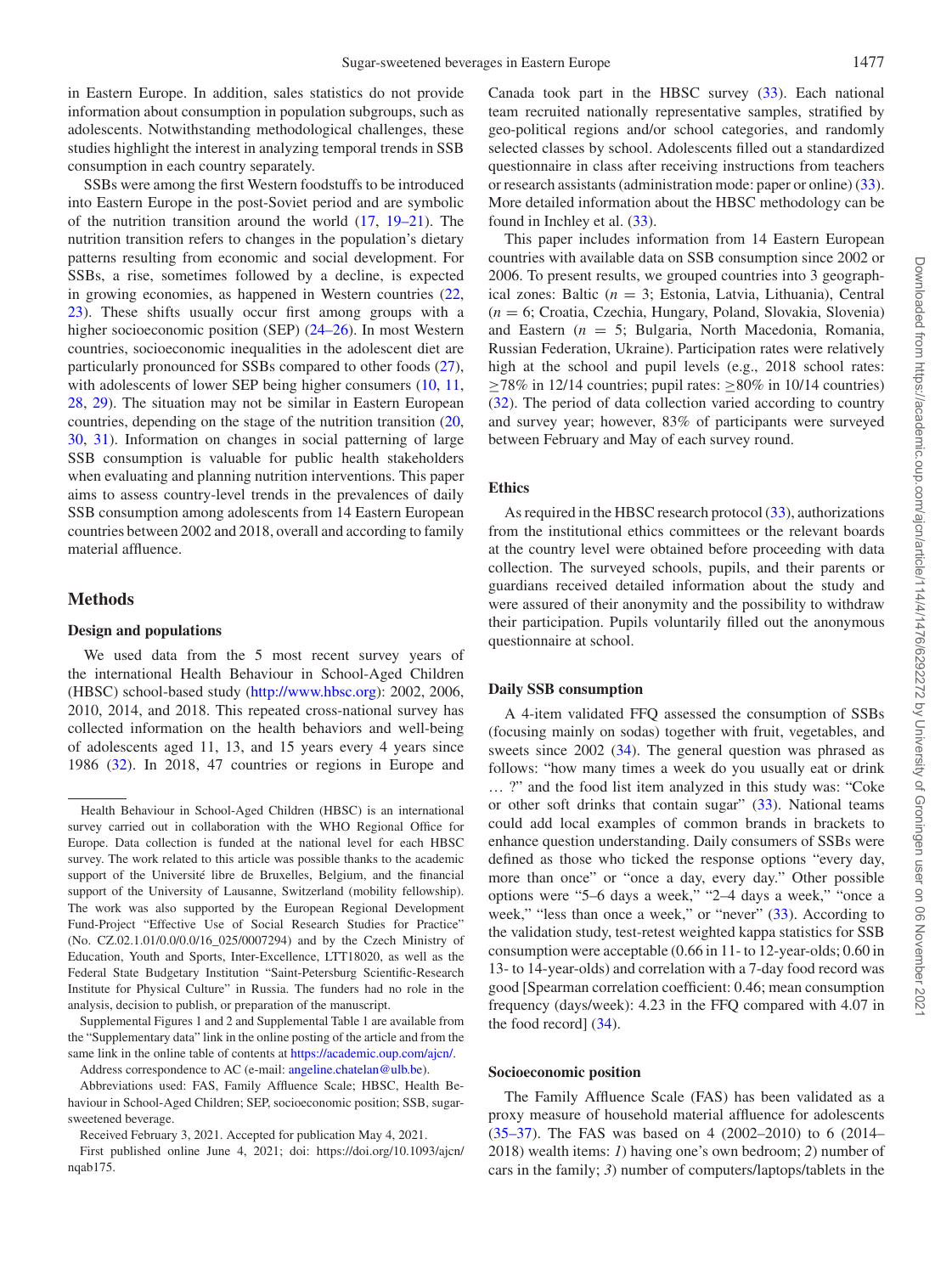family; 4) number of vacation trips in the last year (rephrased as an abroad vacation since 2014); *5*) number of bathrooms in the house (since 2014); and *6*) having a dishwasher at home (since 2014) [\(35–37\)](#page-9-8). FAS total scores (2002–2010, 0–9; 2014–2018, 0–13) were Ridit-transformed to rank adolescents from 0 (lowest SEP) to 1 (highest SEP) within each country, survey year, sex, and age category (11, 13, and 15 years). Ridit scores are based on cumulative probabilities, where the Ridit of the category *i* is the proportion (*P*) of all individuals below the category *i* plus half the proportion of individuals in the category *i* itself:

$$
Ridit_i = \sum_{0 \le k < i} P_k + 0.5P_i \tag{1}
$$

Based on the Ridit-based score, adolescents were categorized into 3 groups based on affluence: the lowest 20%, the medium 60%, and the highest 20%. This approach is recommended for trends analyses of cross-national HBSC data to estimate adolescents' relative SEP, ignoring variations in absolute material standards of living over time and across countries [\(38\)](#page-9-9).

#### **Statistics**

Using STATA version 15 (Stata Corp.), we applied 2-level and 3-level multilevel logistic models with random intercepts (*melogit* and *xtmelogit*), setting daily SSB consumption as the dependent variable (0/1). Level 1 was set for the pupil, level 2 for the class (median cluster size: 17 pupils/class), and level 3 for the country (when several countries were analyzed together). We computed the prevalences of daily SSB consumers, adjusted for sex and age, by survey year for each country  $(n = 14)$ , geographical zone  $(n = 3)$ , and overall. We tested linear as well as 2-piecewise linear, quadratic, and cubic spline models to estimate the best fit between observed and predictive prevalences of daily SSB consumption (**Supplemental Figure 1**), expressing time as a continuous variable from 2002 to 2018 (scaled 1 to 5). Based on graphical output of the 4 models presented in Supplemental Figure 1, we then applied linear spline modelling and used 1 knot at the year 2006 (time = 2; command *mkspline*), composing 2 periods of analyses: the first analyzed period (2002–2006) and the second (2006–2018). We also investigated the overall linear trends between 2002 and 2018, disregarding potential short-term trends, which could be explained by slight differences in sample characteristics between survey years. Some seasonal variations in data collection across survey years were found in 9/14 countries. Therefore, time trends (but not prevalences) were also adjusted for months of data collection to account for potential seasonal effects, as nonalcoholic beverages are likely to be consumed in greater quantities in summer [\(39–41\)](#page-9-10). To assess whether the most affluent 20% of adolescents (the reference group) reduced/increased their SSB consumption at a faster/slower rate over time than the least affluent 20%, we used multilevel logistic models (dependent variable: daily SSB consumption) adjusted for sex, age categories, survey years (5 dummies), and FAS categories (lower, medium, and higher affluence), with an interaction term between FAS categories and time (continuous). We then computed predictive margins to plot trends in the prevalences of daily SSB consumers by FAS categories. Trend analyses in socioeconomic differences were also stratified by sex and age categories. Statistical significance was set at  $P < 0.004$ due to multiple testing (Bonferroni correction: 0.05/14 for 14 countries).

## **Results**

## **Sample characteristics**

We included 325,184 adolescents after excluding 3,435 participants for missing data on SSB consumption (1.0% of the total sample; **Supplemental Figure 2**). FAS data were incomplete in 12,252 adolescents (3.8% overall; missing >10% of values in Slovakia in 2014 and 2018 and Croatia in 2014). The sample sizes and main characteristics of survey participants are presented overall and by country in **[Table 1](#page-3-0)**. Overall, age and sex distributions were as follows: 51.2% were girls and 32.5%, 33.7%, and 33.8% were 11, 13, and 15 years old, respectively.

## **Sixteen-year trends in SSB consumption**

In 2018, adjusted prevalences of daily SSB consumption ranged from 5.1% (95% CI: 4.4–5.8) in Estonia to 28.1% (95% CI: 26.2–30.0) in North Macedonia (**[Table 2](#page-4-0)**, 5th column). The lowest proportions of daily SSB consumers in 2018  $(<6\%)$ were found in Estonia, Latvia, and Slovenia, and the highest proportions (>20%) were in Hungary, Slovakia, Bulgaria, North Macedonia, and Romania.

Between 2002 and 2006, daily SSB consumption increased in the Eastern zone (OR, 1.46; 95% CI: 1.35–1.58; *P* < 0.001; [Table 2,](#page-4-0) 6th column). After 2006, it was reduced in all 3 geographical zones  $0.71 \leq \text{OR} \leq 0.82$ ;  $P < 0.001$ ; [Table 2,](#page-4-0) 7th column). Looking at the overall linear trend between 2002 and 2018, the proportions of daily SSB consumers declined (OR, 0.79; 95% CI: 0.78–0.80; *P* < 0.001; [Table 2,](#page-4-0) last column). More specifically, 10/14 countries experienced a decline (*P* for linear trends  $\leq 0.004$ ). Slovenia underwent the sharpest decline in daily SSB consumption (OR, 0.48; 95% CI: 0.45–0.50), followed by the Russian Federation (OR, 0.67; 95% CI: 0.64–0.70) and Bulgaria (OR, 0.71; 95% CI: 0.60–0.85; data from 2006 to 2018). The countries with smaller declines ( $0.82 \leq OR \leq 0.90$ ) were Estonia, Poland, and North Macedonia. In Slovakia, the reduction observed in the daily SSB consumption prevalence over time might be due to variations in the months of data collection across survey years (June of 2006 and 2010; May of 2014; and March, April, and May of 2018).

## **Sixteen-year trends in socioeconomic differences in SSB consumption**

**Supplemental Table 1** shows that in 2002 (2006 for Slovakia, Bulgaria, and Romania), the proportions of daily SSB consumers were lower among the pupils with the lowest FAS than among those with highest the FAS in 11/14 countries ( $0.26 \leq OR \leq 0.73$ ;  $P \leq 0.004$ ).

**[Figure 1](#page-5-0)** (Baltic and Central) and **[Figure 2](#page-6-0)** (Eastern) show that in 11/14 countries, adolescents from higher-affluence families had greater reductions in daily SSB consumption over time than those from lower-affluence families ( $P \leq 0.004$ ). In the remaining 3 countries, the same pattern was observed but the differences were not statistically significant (Croatia,  $P = 0.10$ ; Czechia,  $P = 0.02$ ; and Slovenia,  $P = 0.07$ ). Two different evolution patterns were observed: *1*) narrowing; or *2*) inversion of socioeconomic differences. Pattern 1 ("narrowing") was seen in Estonia, Latvia, North Macedonia, Romania, Russian Federation,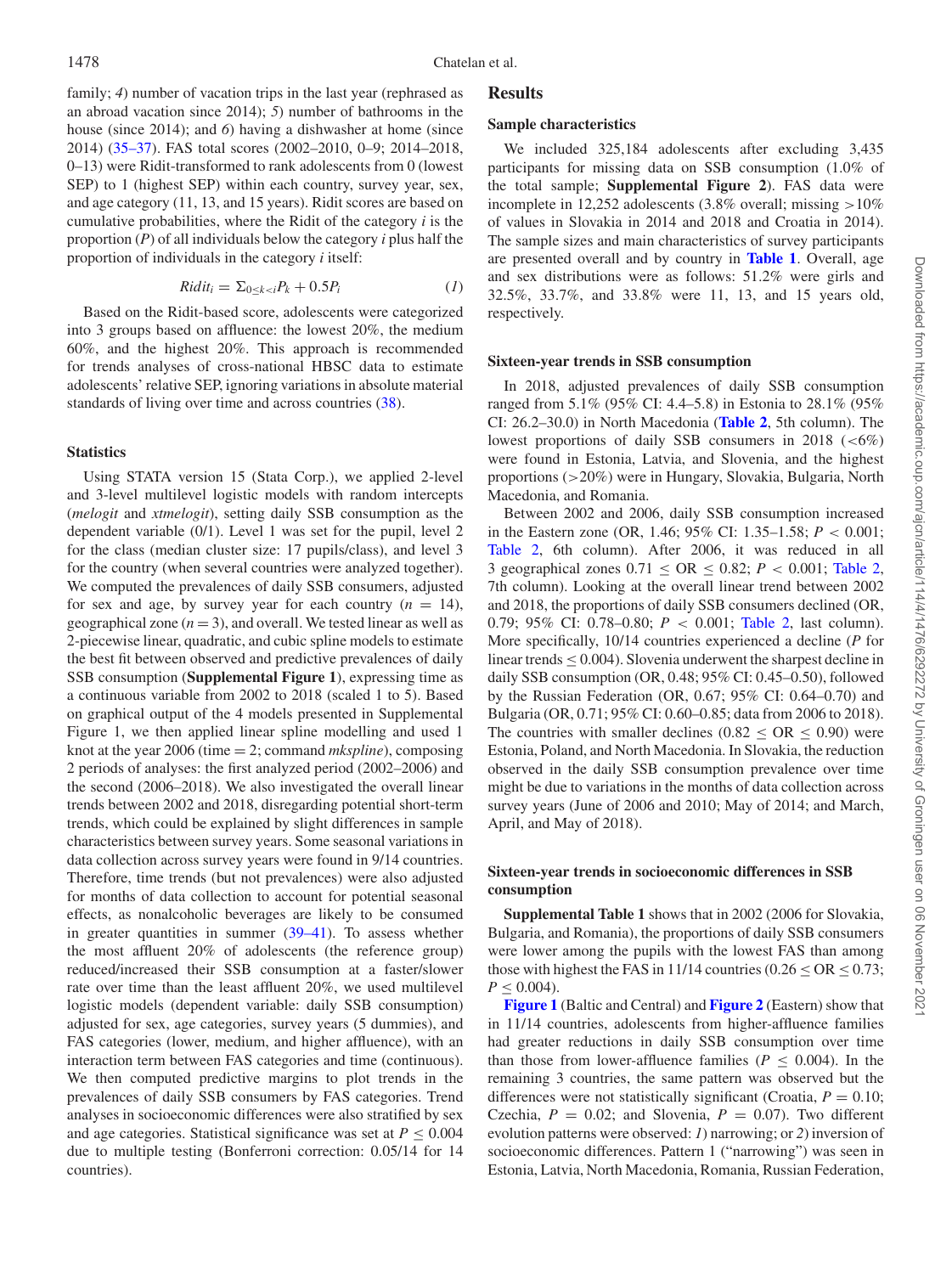<span id="page-3-0"></span>

|           | TABLE 1 Overall description of survey participants, by country, by geographical zone and in total, Health Behaviour in School-Aged Children study, |
|-----------|----------------------------------------------------------------------------------------------------------------------------------------------------|
| 2002–2018 |                                                                                                                                                    |

|                           |                            | Sex<br>Girls,<br>$\%$ |                            | Age categories            |                    | FAS <sup>1</sup> categories |                 |                 |                  |
|---------------------------|----------------------------|-----------------------|----------------------------|---------------------------|--------------------|-----------------------------|-----------------|-----------------|------------------|
| Countries                 | Total,<br>$\boldsymbol{n}$ |                       | $11 \text{ y/o}$ ,<br>$\%$ | $13 \text{ y/o},$<br>$\%$ | $15 y/o$ ,<br>$\%$ | Lower.<br>$\%$              | Medium,<br>$\%$ | Higher,<br>$\%$ | Missing,<br>$\%$ |
| <b>Baltic</b>             |                            |                       |                            |                           |                    |                             |                 |                 |                  |
| Estonia                   | 21,359                     | 50.5                  | 32.9                       | 34.1                      | 33.0               | 21.2                        | 58.1            | 18.9            | 1.9              |
| Latvia                    | 21,687                     | 51.9                  | 34.2                       | 34.2                      | 31.6               | 20.8                        | 58.3            | 18.3            | 2.6              |
| Lithuania                 | 25,966                     | 49.0                  | 34.0                       | 33.7                      | 32.3               | 20.7                        | 58.5            | 18.4            | 2.5              |
| Baltic zone               | 69,012                     | 50.4                  | 33.7                       | 34.0                      | 32.3               | 20.9                        | 58.3            | 18.5            | 2.3              |
| Central                   |                            |                       |                            |                           |                    |                             |                 |                 |                  |
| Croatia                   | 26,115                     | 50.6                  | 31.3                       | 32.5                      | 36.1               | 20.4                        | 56.6            | 18.5            | 4.5              |
| Czechia                   | 30,526                     | 50.9                  | 32.2                       | 33.8                      | 34.0               | 20.5                        | 58.5            | 18.5            | 2.6              |
| Hungary                   | 19,846                     | 53.0                  | 32.7                       | 34.8                      | 32.5               | 20.9                        | 58.5            | 19.0            | 1.6              |
| Poland                    | 25,645                     | 50.9                  | 31.9                       | 32.8                      | 35.3               | 21.1                        | 58.1            | 18.6            | 2.3              |
| Slovakia                  | 19,533                     | 51.0                  | 30.4                       | 38.0                      | 31.7               | 18.4                        | 51.0            | 16.7            | 13.92            |
| Slovenia                  | 24,991                     | 50.0                  | 34.0                       | 35.1                      | 30.9               | 20.5                        | 59.2            | 17.7            | 2.5              |
| Central zone              | 146,656                    | 51.0                  | 32.1                       | 34.3                      | 33.6               | 20.4                        | 57.2            | 18.2            | 4.2              |
| Eastern                   |                            |                       |                            |                           |                    |                             |                 |                 |                  |
| Bulgaria                  | 13,976                     | 50.2                  | 34.0                       | 31.7                      | 34.3               | 19.7                        | 57.4            | 17.8            | 5.2              |
| North Macedonia           | 21,515                     | 50.7                  | 31.5                       | 32.9                      | 35.6               | 20.5                        | 59.1            | 18.4            | 2.0              |
| Romania                   | 18,181                     | 52.3                  | 31.9                       | 31.9                      | 36.1               | 19.4                        | 56.5            | 18.0            | 6.0              |
| <b>Russian Federation</b> | 29,982                     | 53.1                  | 32.4                       | 33.1                      | 34.5               | 21.0                        | 57.3            | 18.5            | 3.1              |
| Ukraine                   | 25,862                     | 52.6                  | 32.3                       | 33.1                      | 34.5               | 20.7                        | 56.3            | 18.2            | 4.9              |
| Eastern zone              | 109,516                    | 52.0                  | 32.3                       | 32.7                      | 35.0               | 20.4                        | 57.3            | 18.2            | 4.1              |
| All countries             | 325,184                    | 51.2                  | 32.5                       | 33.7                      | 33.8               | 20.5                        | 57.5            | 18.3            | 3.8              |

Abbreviation: FAS, Family Affluence Scale.

<sup>1</sup>The FAS is based on 4 (2002–2010) to 6 (2014–2018) household wealth items.

<span id="page-3-2"></span><span id="page-3-1"></span> $226.0\%$  in 2018 due to a change in the questionnaire administration mode (from paper to online) and a lack of time to finish filling out the questionnaire (FAS-related questions at the end) due to restricted available time in the dedicated computer rooms.

and Ukraine, where socioeconomic differences were reduced between 2002 and 2018. Over time, the proportion of daily SSB consumers in the most affluent families became more similar to that found in the least affluent families. Pattern 2 ("inversion") was seen in Hungary, Poland, Slovakia, and Bulgaria, where the direction of socioeconomic differences was swapped between 2002/2006 and 2018. Thus, in these 4 countries and Czechia, the proportion of adolescents with lower affluence consuming SSB daily in 2018 tended to exceed the proportion of higher-affluence adolescents ( $1.23 \leq OR \leq 1.42$ ;  $0.009 \leq P \leq 0.05$ ; Supplemental Table 1).

Analyses of time trends in socioeconomic differences stratified by sex provided similar findings among girls and boys (**[Table 3](#page-7-0)**). The exception was Slovenia, where a tendency for a larger reduction in daily SSB consumption over time was observed among the most affluent 20% of girls ( $P = 0.015$ ), whereas socioeconomic differences did not evolve among Slovenian boys between 2002 and 2018 ( $P = 0.62$ ). Stratification by age categories indicated that the interaction between FAS and time did not change according to age (data not shown).

## **Discussion**

Adolescent daily consumption of SSBs decreased between 2002 and 2018 in 10/14 Eastern European countries, and the sizes of the declines varied considerably across countries. In 2018, 1 in 5 pupils still reported drinking SSBs every day in 5/14 countries. Also, in 11/14 countries, adolescents from higheraffluence families, who were more likely to consume SSBs daily in 2002, had greater reductions in consumption over time than those from lower-affluence families. Thus, socioeconomic differences narrowed or even reversed over time.

## **Towards a reduction of SSB consumption**

The reduction in daily SSB consumption in most Eastern European countries was not entirely expected, since Singh et al. [\(6\)](#page-8-5) showed a slight rise in daily SSB intake (about 20 mL/day) between 1990 and 2010 in both men and women from Central and Eastern Europe. The authors compiled data from food consumption surveys and considered all types of SSBs, using more robust dietary assessment methods than ours. Indeed, our data focused on consumption frequencies of sodas only, and we could not assess whether a replacement of sodas by other types of SSBs (e.g., fruit drinks, energy and sports drinks) occurred, as partially documented among Western adolescents [\(7\)](#page-8-6). We did not find literature on this matter either. Of note, Singh et al. [\(6\)](#page-8-5) did not specify the countries included in their trend analyses, thus limiting comparison with our country-specific results. The downward trend in SSB consumption among Eastern European adolescents is in line with observations in Western Europe [\(8–10\)](#page-8-19) and the United States [\(7,](#page-8-6) [11\)](#page-8-17). As expected, the start of the decline occurred later in most Eastern European countries (mainly after 2006) than in Nordic countries [\(8\)](#page-8-19), Germany [\(9\)](#page-8-20), and the United States [\(7,](#page-8-6) [11\)](#page-8-17), where declines in SSB consumption were observed in the early 2000s or even before.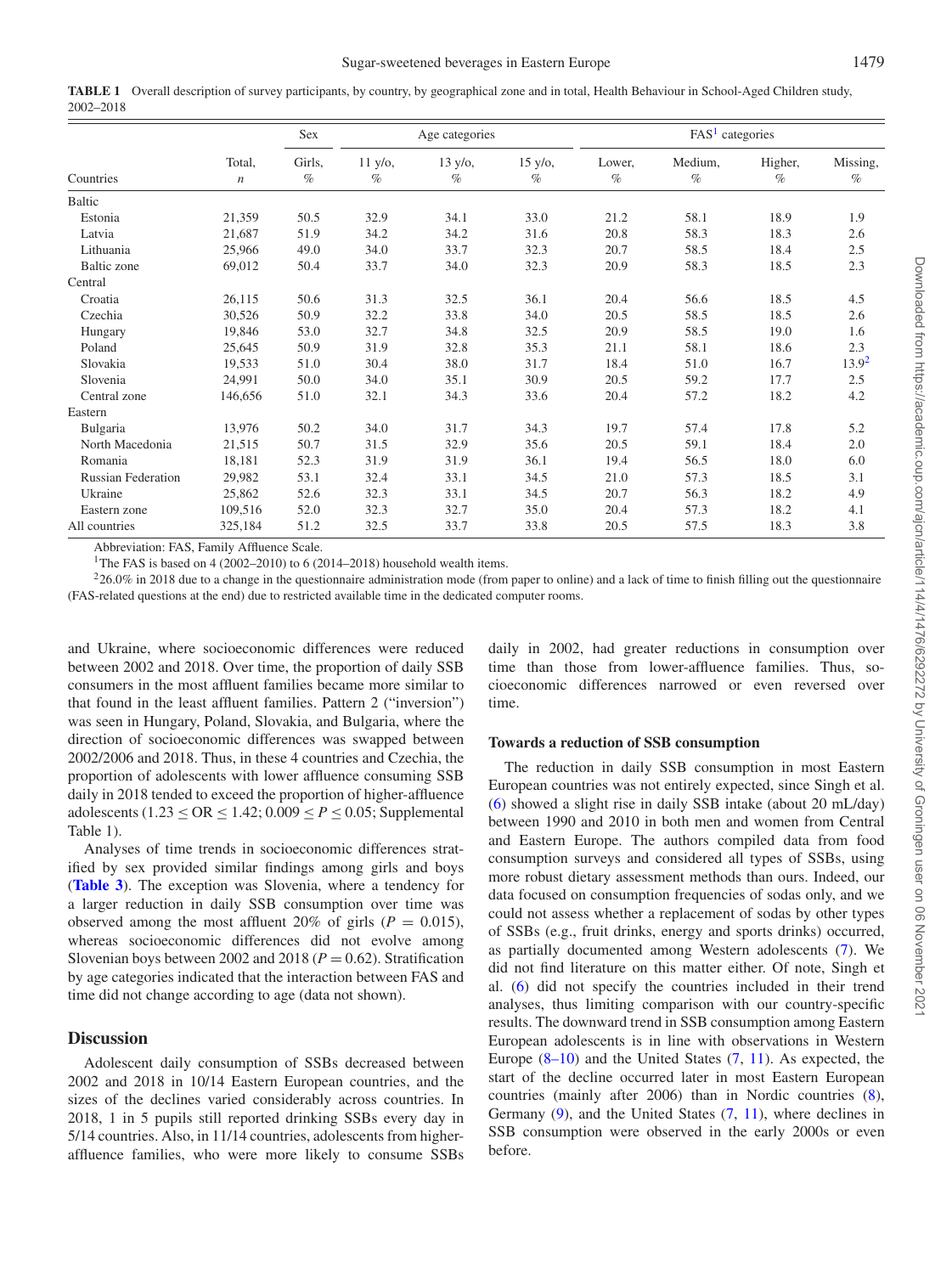| l<br>BLE. | l<br>I<br>֧֧֢֧֧֧֧֧֧֧֧֧֧֧֧֧֧֧֧֧֚֚֚֚֚֚֚֚֚֚֚֚֚֚֚֚֚֚֚֚֚֚֚֚֚֚֝֝֝֝֝֝֝֬֝֓֝֬֝֓֝֓֝֬֝֓֝֬֝֬֝֬֝֬֝֬֝֬֝֬֝֬֝֬֝֬֝֬֝֬֝<br>֧֪֧֪֛֧֧֧֪֧֪֛֪֪֪֪֪֪֪֪֪֪֪֛֚֚֚֝֩֝֝֬֝֬֩֝<br>i<br>?<br>)<br>}<br>}<br>.<br>.<br>.<br>ו<br>גו<br>i<br>C<br>j<br>l<br>١<br>marc<br>$\frac{1}{2}$<br>j<br>$\frac{1}{2}$<br>j<br>i<br>ì<br>į<br>č<br>$\frac{1}{2}$<br>$\frac{1}{2}$<br>:<br>Ξ<br>ţ<br>$\overline{\phantom{a}}$<br>ł |
|-----------|-------------------------------------------------------------------------------------------------------------------------------------------------------------------------------------------------------------------------------------------------------------------------------------------------------------------------------------------------------------------------------------|
|           | $\mathbf \zeta$<br>$= 325.1$<br>2<br>į<br>į<br>ś<br>į<br>ļ<br>inter by cooreenbiant.<br>3<br>֘֒                                                                                                                                                                                                                                                                                     |

| Estonia<br>Countries<br>Baltic  |                                                                                                                                | 2006 <sup>1</sup>                   | 2010 <sup>1</sup>       | 2014 <sup>1</sup>       | 2018 <sup>1</sup> | OR 2002-2006 <sup>2</sup> | OR 2006-2018 <sup>2</sup> | OR 2002-2018 <sup>3</sup> |
|---------------------------------|--------------------------------------------------------------------------------------------------------------------------------|-------------------------------------|-------------------------|-------------------------|-------------------|---------------------------|---------------------------|---------------------------|
|                                 | 2002                                                                                                                           |                                     |                         |                         |                   |                           |                           |                           |
|                                 |                                                                                                                                |                                     |                         |                         |                   |                           |                           |                           |
|                                 | 9.2                                                                                                                            | 9.2                                 | 5.8                     | 6.0                     | $\overline{5}$ .  | 0.93                      | $0.82^{4}$                | $0.82^{4}$                |
|                                 | $(8.1 - 10.3)$                                                                                                                 | $(8.2 - 10.2)$                      | $(5.0 - 6.6)$           | $(5.2 - 6.8)$           | $(4.4 - 5.8)$     | $(0.78 - 1.10)$           | $(0.77 - 0.88)$           | $(0.77 - 0.88)$           |
| Latvia                          | 14.2                                                                                                                           | 11.5                                | 7.4                     | 5.8                     | 5.6               | $0.60^{5}$                | $0.84^{4}$                | 0.794                     |
|                                 | $(12.7 - 15.7)$                                                                                                                | $(10.3 - 12.7)$                     | $(6.5 - 8.4)$           | $(5.1 - 6.5)$           | $(4.8 - 6.4)$     | $(0.45 - 0.81)$           | $(0.76 - 0.92)$           | $(0.74 - 0.85)$           |
| Lithuania <sup>6</sup>          |                                                                                                                                | 13.4                                | 7.4                     | $10.7\,$                | 12.7              | 1.38 <sup>4</sup>         | 0.81 <sup>4</sup>         | 0.94                      |
|                                 | $(8.2 - 9.9)$                                                                                                                  |                                     | $(6.6 - 8.3)$           | $(9.7 - 11.7)$          | $(11.1 - 14.2)$   | $(1.20 - 1.60)$           | $(0.75 - 0.87)$           | $(0.90 - 0.99)$           |
| Baltic zone                     |                                                                                                                                |                                     | $6.6\phantom{0}$        |                         |                   | $1.17$                    | $0.82^{4}$                | $0.86^{4}$                |
|                                 | $10.0$<br>(8.1–12.0)                                                                                                           | $(12.2-14.5)$<br>11.1<br>(9.0-13.2) | $(5.3 - 8.0)$           | $(5.8 - 8.7)$           | $(5.5 - 8.4)$     | $(1.04 - 1.32)$           | $(0.79 - 0.85)$           | $(0.84 - 0.89)$           |
| Central                         |                                                                                                                                |                                     |                         |                         |                   |                           |                           |                           |
| Croatia                         |                                                                                                                                | 30.5                                | $25.3$<br>$(23.8-26.8)$ | $22.6$<br>$(21.1-24.0)$ | 15.4              | 0.99                      | $0.75^{4}$                | $0.75^{4}$                |
|                                 |                                                                                                                                | $(28.6 - 32.4)$                     |                         |                         | $(14.2 - 16.7)$   | $(0.87 - 1.12)$           | $(0.72 - 0.79)$           | $(0.72 - 0.79)$           |
| Czechia                         |                                                                                                                                | 30.1                                | 21.6                    | 14.4                    | 13.2              | 1.03                      | $0.71^{4}$                | 0.74 <sup>4</sup>         |
|                                 |                                                                                                                                | $(28.4 - 31.9)$<br>30.3             | $(20.0 - 23.1)$         | $(13.2 - 15.6)$         | $(12.4 - 13.9)$   | $(0.91 - 1.17)$           | $(0.68 - 0.73)$           | $(0.72 - 0.76)$           |
| Hungary <sup>6</sup>            |                                                                                                                                |                                     | 26.7                    | 29.0                    | 22.6              | 0.98                      | 0.92                      | 0.93                      |
|                                 |                                                                                                                                | $(27.4 - 33.1)$                     | $(24.5 - 29.0)$         | $(26.4 - 31.5)$         | $(20.5 - 24.7)$   | $(0.81 - 1.18)$           | $(0.85 - 0.99)$           | $(0.88 - 0.98)$           |
| Poland                          |                                                                                                                                |                                     | 26.7                    | 22.6                    | 15.5              | $1.17^{5}$                | $0.82^{4}$                | $0.90^4$                  |
|                                 | $\begin{array}{c} 31.7\\ (29.6-33.7)\\ 28.0\\ (26.3-29.6)\\ (26.3-29.6)\\ (28.5-34.2)\\ (28.5-34.2)\\ (23.2-26.0) \end{array}$ | $25.9$<br>$(24.4 - 27.5)$           | $(25.0 - 28.4)$         | $(21.1 - 24.1)$         | $(14.3 - 16.6)$   | $(1.05 - 1.30)$           | $(0.78 - 0.86)$           | $(0.87 - 0.93)$           |
| Slovakia <sup>6,7</sup>         |                                                                                                                                | 36.6                                | 36.5                    | 23.7                    | 20.8              |                           |                           | $0.94^{8}$                |
|                                 |                                                                                                                                | $(33.9 - 39.3)$                     | $(34.9 - 38.1)$         | $(22.5 - 25.0)$         | $(19.1 - 22.6)$   |                           |                           | $(0.84 - 1.05)$           |
| Slovenia                        |                                                                                                                                | 24.6                                | 37.0                    | 6.2                     | 5.8               | 0.39                      | $0.48^{4}$                | $0.48^{4}$                |
|                                 |                                                                                                                                | $(23.1 - 26.1)$                     | $(35.3 - 38.8)$         | $(5.5 - 6.9)$           | $(5.1 - 6.4)$     | $(0.20 - 0.79)$           | $(0.45 - 0.50)$           | $(0.45 - 0.50)$           |
| Central zone                    |                                                                                                                                |                                     | 28.6                    | 18.6                    | 14.6              | 0.99                      | $0.71^{4}$                | $0.76^{4}$                |
|                                 | 39.2<br>$(37.1-41.2)$<br>$31.5$<br>$(27.7-35.3)$                                                                               | $29.4$<br>$(25.7-33.0)$             | $(25.1 - 32.2)$         | $(15.9 - 21.3)$         | $(12.4 - 16.8)$   | $(0.93 - 1.05)$           | $(0.70 - 0.73)$           | $(0.74 - 0.77)$           |
| Eastern                         |                                                                                                                                |                                     |                         |                         |                   |                           |                           |                           |
| Bulgaria <sup>6,7</sup>         |                                                                                                                                |                                     |                         | 34.1                    | 25.8              |                           |                           | $0.71^{4}$                |
|                                 |                                                                                                                                | $50.4$<br>(48.5–52.2)               |                         | $(32.3 - 35.8)$         | $(24.3 - 27.3)$   |                           |                           | $(0.60 - 0.85)$           |
| North Macedonia <sup>6</sup>    | 34.3                                                                                                                           | 35.7                                | 30.2                    | 29.4                    | 28.1              | 0.92                      | $0.88^{5}$                | $0.88^{5}$                |
|                                 | $(32.0 - 36.7)$                                                                                                                | $(33.7 - 37.8)$                     | $(28.3 - 32.2)$         | $(27.4 - 31.5)$         | $(26.2 - 30.0)$   | $(0.78 - 1.08)$           | $(0.81 - 0.96)$           | $(0.81 - 0.96)$           |
| Romania $6.7$                   |                                                                                                                                | 37.4                                | 29.6                    | 24.6                    | 20.1              |                           |                           | $0.78^{5}$                |
|                                 |                                                                                                                                | $(35.1 - 39.7)$                     | $(27.7 - 31.4)$         | $(22.6 - 26.6)$         | $(18.4 - 21.8)$   |                           |                           | $(0.67 - 0.90)$           |
| Russian Federation <sup>6</sup> | 20.7                                                                                                                           | 25.1                                | 21.3                    |                         | 8.8               | $1.48^{5}$                | 0.64 <sup>4</sup>         | $0.674$                   |
|                                 | $(19.5 - 22.0)$                                                                                                                | $(23.7 - 26.4)$                     | $(19.8 - 22.7)$         | $(8.7 - 10.6)$          | $(7.9 - 9.8)$     | $(1.14 - 1.91)$           | $(0.61 - 0.67)$           | $(0.64 - 0.70)$           |
| Ukraine <sup>6</sup>            | 15.7                                                                                                                           | 30.9                                | 15.6                    | 13.2                    | 14.1              | 2.24 <sup>4</sup>         | $0.48^{4}$                | 0.92                      |
|                                 | $(14.3 - 17.1)$                                                                                                                | $(29.2 - 32.6)$                     | $(14.5 - 16.7)$         | $(12.0 - 14.3)$         | $(13.1 - 15.1)$   | $(1.97 - 2.56)$           | $(0.71 - 0.53)$           | $(0.86 - 0.99)$           |
| Eastern zone                    |                                                                                                                                | 35.6                                | 25.9                    | $20.6\,$                | 18.3              | 1.46 <sup>4</sup>         | $0.75^{4}$                | $0.81^{4}$                |
|                                 | $(20.0-35.2)$<br>$24.5$                                                                                                        | $(27.0 - 44.3)$<br>$26.5$           | $(18.7 - 33.2)$         | $(14.4 - 26.8)$         | $(12.7 - 24.0)$   | $(1.35 - 1.58)$           | $(0.73 - 0.77)$           | $(0.79 - 0.84)$           |
| All countries                   |                                                                                                                                |                                     | 21.5                    | 15.7                    | 13.2              | $1.09^{4}$                | 0.74 <sup>4</sup>         | 0.794                     |
|                                 | $(18.4 - 30.6)$                                                                                                                | $(20.1 - 32.9)$                     | $(16.0 - 27.1)$         | $(11.3 - 20.1)$         | $(9.4 - 17.0)$    | $(1.05 - 1.13)$           | $(0.73 - 0.75)$           | $(0.78 - 0.80)$           |

1Prevalences (95% CIs) estimated by multilevel logistic models (dependent variable: daily SSB consumption) adjusted for sex and age categories.

<sup>2</sup>Time trends estimated by multilevel logistic models adjusted for sex, age categories, and months of data collection (ORs for time as a continuous variable), looking at 2-piecewise linear trends between 2002 and 2006 <sup>2</sup>Time trends estimated by multilevel logistic models adjusted for sex, age categories, and months of data collection (ORs for time as a continuous variable), looking at 2-piecewise linear trends between 2002 and 2006 and between 2006 and 2018. and between 2006 and 2018.

<sup>5</sup>Time trends estimated by multilevel logistic models adjusted for sex, age categories, and months of data collection (ORs for time as a continuous variable), looking at the overall linear trends between 2002 and 2018. 3Time trends estimated by multilevel logistic models adjusted for sex, age categories, and months of data collection (ORs for time as a continuous variable), looking at the overall linear trends between 2002 and 2018.  $^{4}P < 0.001$ .  $^{4}P < 0.001$ .

<span id="page-4-8"></span><span id="page-4-7"></span><span id="page-4-6"></span><span id="page-4-5"></span><span id="page-4-4"></span><span id="page-4-3"></span><span id="page-4-2"></span><span id="page-4-1"></span>5*P* ≤ 0.004 (Bonferroni correction).

<span id="page-4-0"></span> ${}^{5}P \leq 0.004$  (Bonferroni correction). <br>  ${}^{6}Variation$  found in the seasons of data collection across survey years. 6Variations found in the seasons of data collection across survey years.

No data in 2002. Bulgaria also had no data in 2010. 7No data in 2002. Bulgaria also had no data in 2010.

Seasonal effect observed (data collected in June in 2006 and 2010, in May in 2014 and in March, April and May in 2018, which were cooler months, potentially associated with less consumption of SSBs). 8Seasonal effect observed (data collected in June in 2006 and 2010, in May in 2014 and in March, April and May in 2018, which were cooler months, potentially associated with less consumption of SSBs).

Downloaded from https://academic.oup.com/ajcn/article/114/4/1476/6292272 by University of Groningen user on 06 November 2021

Downloaded from https://academic.oup.com/ajcn/article/114/4/1476/6292272 by University of Groningen user on 06 November 2021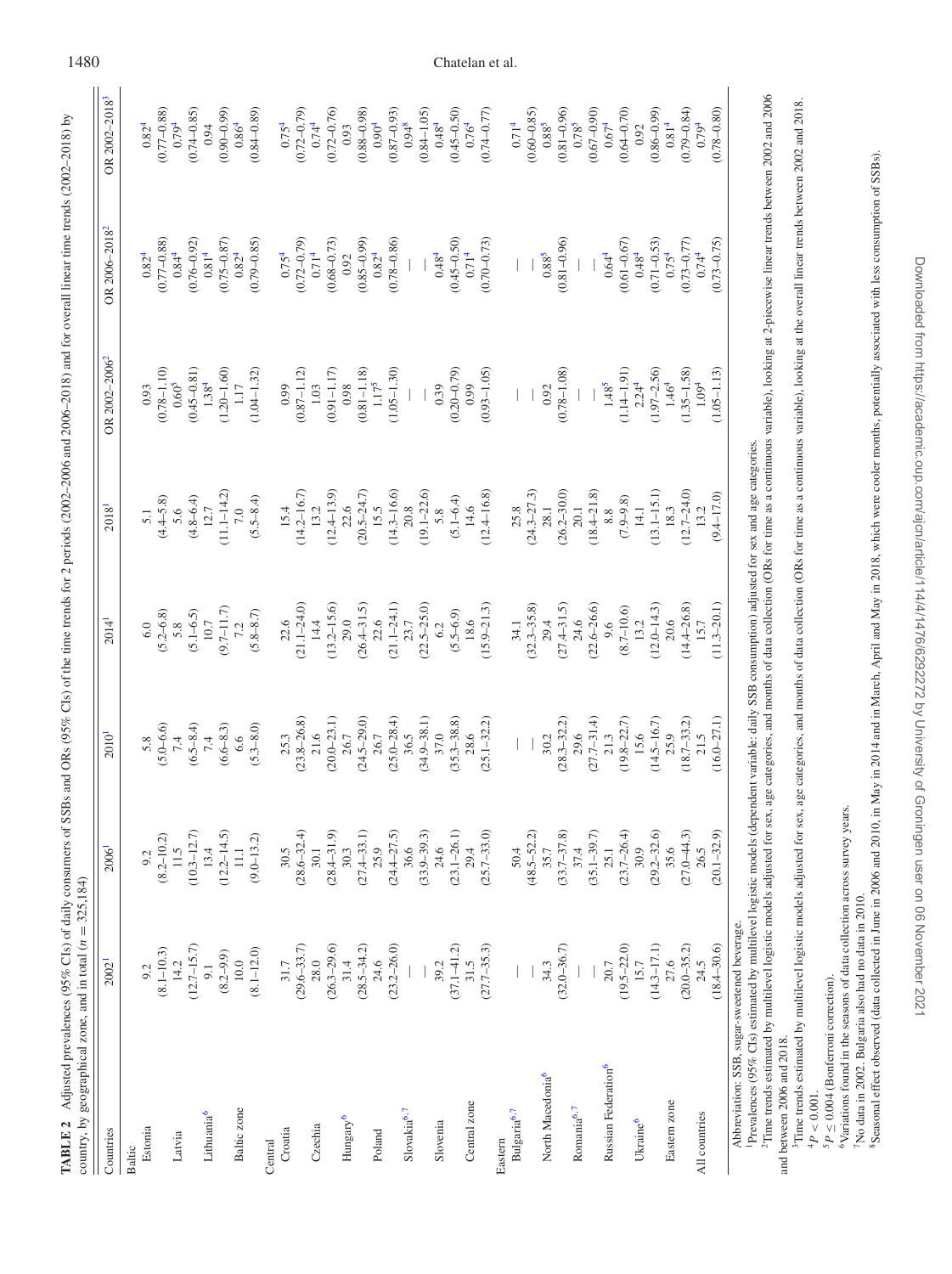## **Baltic**

<span id="page-5-0"></span>

**FIGURE 1** Trends in prevalence (95% CI) of daily consumers of SSBs, by country and by FAS category in the Baltic and Central zones [∗*P* ≤ 0.004 (Bonferroni correction); ∗∗*P* < 0.001 for interaction terms FAS∗time, indicating that the 20% most affluent adolescents reduced their consumption over time more than the 20% least affluent ones; the multilevel logistic models (dependent variable: daily SSB consumption) were adjusted for sex, age categories, survey years, and FAS categories;  $n = 207,858$ ]. The y-axis scales on the first 3 graphs (0%–30%) are different from those in the other graphs (0%–50%) and from those in [Figure 2](#page-6-0) (0%–70%). Abbreviations: FAS, Family Affluence Scale; SSB, sugar-sweetened beverage.

#### **Changing socioeconomic differences in SSB consumption**

As far as we know, no other study has assessed how the association between SSBs and SEP has evolved over time in Eastern Europe. The fact that reductions in daily SSB consumption were faster among higher-SEP adolescents was

expected in the context of the nutrition transition. According to the fundamental cause theory [\(42,](#page-9-11) [43\)](#page-9-12), this could be explained by a wider range of "flexible resources" (e.g., knowledge, wealth, and social networks) among higher-SEP groups, which allow them to improve health-related behaviors more easily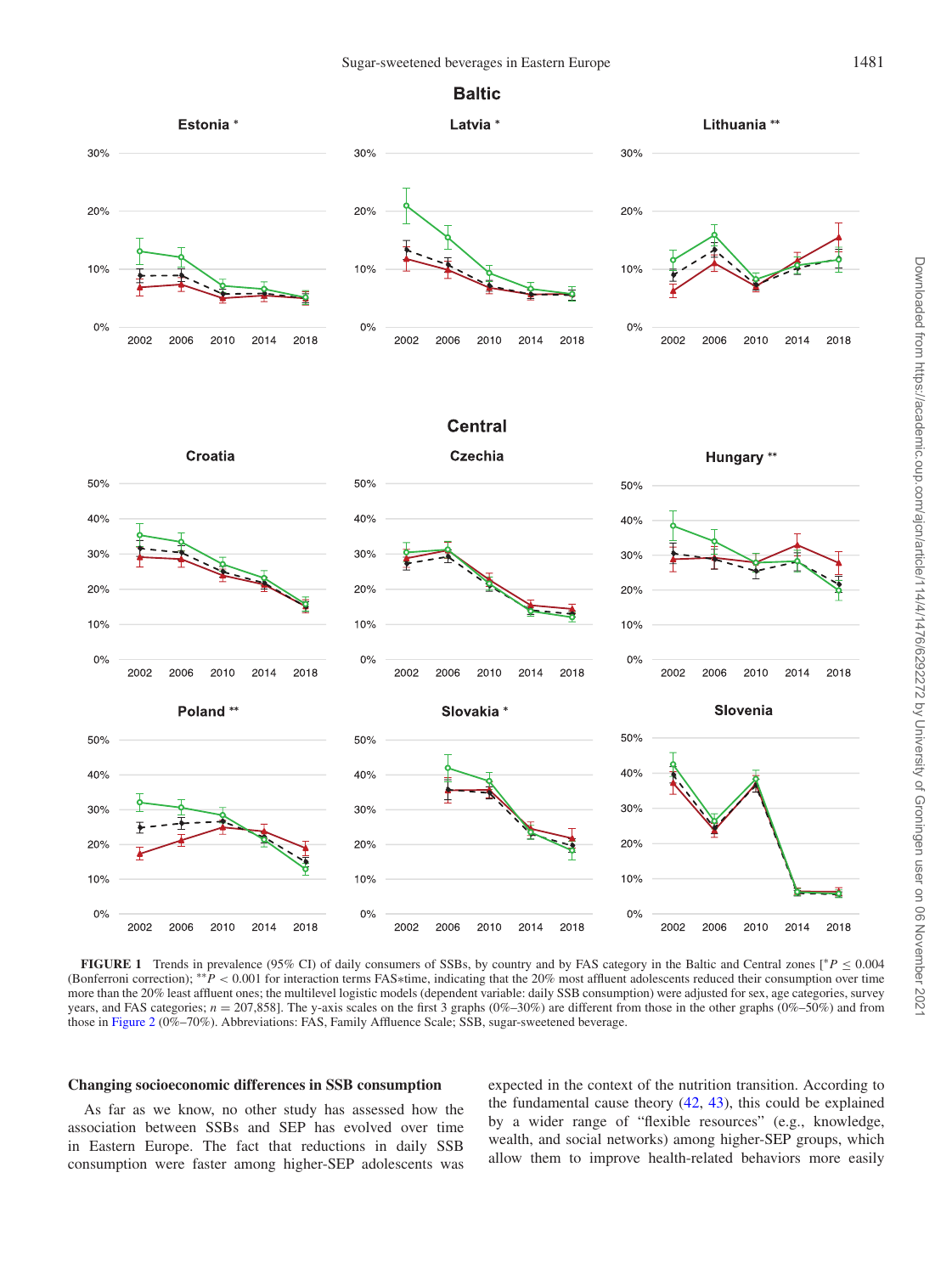

<span id="page-6-0"></span>

**FIGURE 2** Trends in prevalence (95% CI) of daily consumers of SSBs, by country and by FAS category in the Eastern zone [∗*P* ≤ 0.004 (Bonferroni correction); <sup>\*\*</sup>*P* < 0.001 for interaction terms FAS<sup>∗</sup>time, indicating that the 20% most affluent adolescents reduced their consumption over time more than the 20% least affluent ones; the multilevel logistic models (dependent variable: daily SSB consumption) were adjusted for sex, age categories, survey years, and FAS categories;  $n = 105,074$ ]. The y-axis scales on these graphs  $(0\% - 70\%)$  are different from those in [Figure 1](#page-5-0) (Baltic zone,  $0\% - 30\%$ ; Central zone, 0%–50%)*.* Abbreviations: FAS, Family Affluence Scale; SSB, sugar-sweetened beverage.

and quickly. Additionally, disparities in physical and economic access to sodas, other types of SSBs [\(44–46\)](#page-9-13), and heathier options (e.g., water and milk) [\(47,](#page-9-14) [48\)](#page-9-15) may have played a role in this social patterning evolution. Indeed, Coke became more affordable between 1990 and 2016 in Eastern Europe due to income increases and soda price decreases, while bottled water remained more expensive than Coke during this period [\(47\)](#page-9-14). This may have contributed to a smaller decline in daily SSB consumption in lower-SEP groups.

In 2018, adolescents of lower affluence were more likely to drink SSBs daily than those of higher affluence in Czechia, Hungary, Poland, Slovakia, and Bulgaria. Thus, these 5 countries now experience socioeconomic inequalities in adolescent SSB consumption, similar to those found in most Western countries [\(10,](#page-8-16) [11,](#page-8-17) [28,](#page-9-1) [29,](#page-9-2) [49\)](#page-9-16). Few publications in Eastern Europe, beyond the articles using HBSC data [\(31,](#page-9-4) [50,](#page-9-17) [51\)](#page-9-18), studied the crosssectional association between SSBs and SEP among adults (old data) [\(52\)](#page-9-19) or children [\(53\)](#page-9-20). The latter study documented an association between lower parental education and greater consumption frequency of SSBs among 2- to 9-year-olds in Hungary but not in Estonia [2007–2008 data, Identification and

prevention of Dietary- and lifestyle-induced health EFfects In Children and infantS (IDEFICS) study] [\(53\)](#page-9-20). Ten years later (2018), we also documented the presence of socioeconomic inequalities among Hungarian adolescents ("inversion" pattern) and no socioeconomic differences in Estonian adolescents ("narrowing" pattern). This may indicate that Eastern European countries are at different stages of the nutrition transition. Of note, the presence of socioeconomic differences in dietary behaviors may vary depending on the SEP indicators used. For instance, 2002 HBSC data in Eastern Europe had shown a positive association between daily SSB consumption and family material affluence but no association with parental occupation [\(54\)](#page-9-21).

#### **Public health implications**

In Eastern Europe, 20% of pupils aged 11 to 15 years still report drinking SSBs every day in one-third of countries. In addition, more and more countries are experiencing socioeconomic inequalities in SSB consumption [and obesity [\(49\)](#page-9-16)]. This underlines the need for public health interventions to tackle socioeconomic inequalities in diet and obesity. The 2 WHO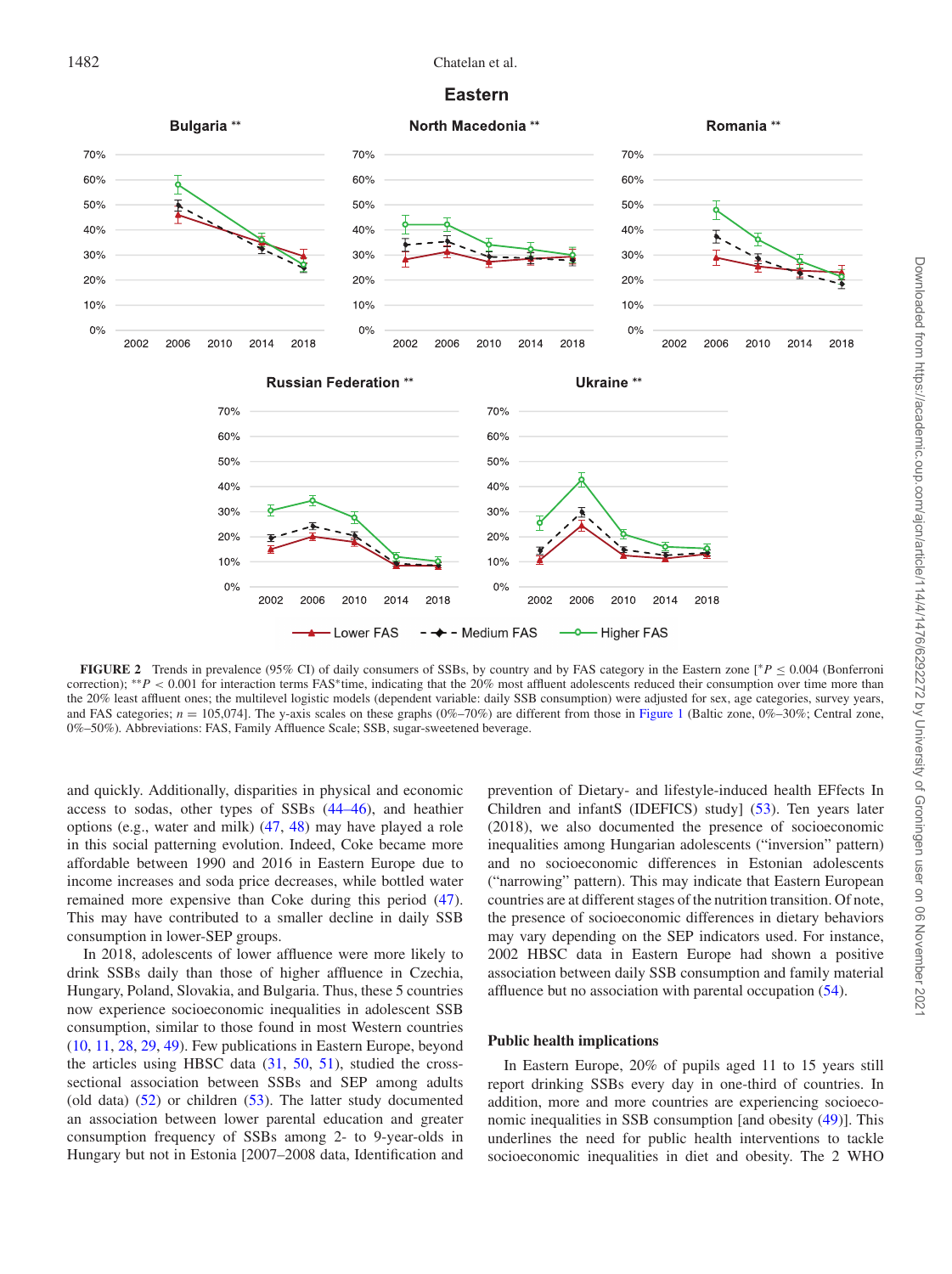<span id="page-7-0"></span>**TABLE 3** ORs (95% CIs) of the time trends in the association between daily consumption of SSBs and FAS category (reference group = the 20% most affluent adolescents, compared with the 60% medium affluent and the 20% the least affluent ones), by sex, by country, by geographical zone, and in total (*n* = 161,432 girls; 151,500 boys)

|                           |                                        | Girls                                 | <b>Boys</b>          |                                        |                                       |                        |
|---------------------------|----------------------------------------|---------------------------------------|----------------------|----------------------------------------|---------------------------------------|------------------------|
| Countries                 | Medium FAS<br>OR $(95\% \text{ CI})^1$ | Lower FAS<br>OR $(95\% \text{ CI})^1$ | P value <sup>1</sup> | Medium FAS<br>OR $(95\% \text{ CI})^1$ | Lower FAS<br>OR $(95\% \text{ CI})^1$ | $P$ value <sup>1</sup> |
| Baltic                    |                                        |                                       |                      |                                        |                                       |                        |
| Estonia                   | $1.02(0.87-1.21)$                      | $1.24(1.02 - 1.52)$                   | 0.035                | $1.18(1.05-1.33)$                      | $1.16(1.00-1.35)$                     | 0.05                   |
| Latvia                    | $1.21(1.05-1.40)$                      | $1.22(1.02 - 1.47)$                   | 0.028                | $1.12(1.00-1.26)$                      | $1.19(1.04-1.36)$                     | 0.013                  |
| Lithuania                 | $1.04(0.92 - 1.17)$                    | $1.35(1.17-1.57)$                     | < 0.001              | $1.13(1.02 - 1.24)$                    | $1.29(1.14-1.46)$                     | < 0.001                |
| Baltic zone               | $1.09(1.00-1.18)$                      | $1.30(1.17-1.43)$                     | < 0.001              | $1.15(1.08-1.22)$                      | $1.23(1.13-1.32)$                     | < 0.001                |
| Central                   |                                        |                                       |                      |                                        |                                       |                        |
| Croatia                   | $1.00(0.92 - 1.09)$                    | $1.06(0.96 - 1.17)$                   | 0.28                 | $1.05(0.97-1.14)$                      | $1.07(0.97-1.18)$                     | 0.18                   |
| Czechia                   | $1.05(0.98 - 1.13)$                    | $1.08(0.99 - 1.19)$                   | 0.09                 | $1.07(0.99 - 1.15)$                    | $1.07(0.99 - 1.17)$                   | 0.10                   |
| Hungary                   | $1.16(1.05-1.28)$                      | $1.35(1.20-1.52)$                     | < 0.001              | $1.10(1.00-1.21)$                      | $1.20(1.08-1.34)$                     | 0.001                  |
| Poland                    | $1.14(1.05-1.24)$                      | $1.42(1.28 - 1.57)$                   | < 0.001              | $1.17(1.09 - 1.27)$                    | $1.38(1.26 - 1.52)$                   | < 0.001                |
| Slovakia                  | $1.14(1.00-1.30)$                      | $1.24(1.06-1.45)$                     | 0.006                | $1.11(0.98-1.26)$                      | $1.16(1.00-1.34)$                     | 0.05                   |
| Slovenia                  | $1.02(0.91 - 1.14)$                    | $1.18(1.03-1.36)$                     | 0.015                | $1.02(0.93 - 1.13)$                    | $1.03(0.92 - 1.16)$                   | 0.62                   |
| Central zone              | $1.08(1.04 - 1.12)$                    | $1.21(1.16-1.27)$                     | < 0.001              | $1.08(1.05-1.12)$                      | $1.15(1.10-1.20)$                     | < 0.001                |
| Eastern                   |                                        |                                       |                      |                                        |                                       |                        |
| Bulgaria                  | $1.11(0.99 - 1.25)$                    | $1.21(1.06-1.38)$                     | 0.005                | $1.06(0.94 - 1.19)$                    | $1.28(1.11-1.46)$                     | < 0.001                |
| North Macedonia           | $1.08(0.99 - 1.17)$                    | $1.20(1.09-1.33)$                     | < 0.001              | $1.05(0.97-1.13)$                      | $1.14(1.03-1.26)$                     | 0.011                  |
| Romania                   | $1.21(1.07-1.36)$                      | $1.53(1.33 - 1.77)$                   | < 0.001              | $1.01(0.89 - 1.15)$                    | $1.29(1.11-1.50)$                     | 0.001                  |
| <b>Russian Federation</b> | $1.15(1.05-1.25)$                      | $1.15(1.02 - 1.29)$                   | 0.018                | $1.09(1.00-1.19)$                      | $1.26(1.13-1.41)$                     | < 0.001                |
| Ukraine                   | $1.20(1.10-1.32)$                      | $1.33(1.19-1.49)$                     | < 0.001              | $1.16(1.06-1.26)$                      | $1.21(1.09-1.35)$                     | < 0.001                |
| Eastern zone              | $1.14(1.10-1.19)$                      | $1.28(1.22 - 1.35)$                   | < 0.001              | $1.10(1.06-1.15)$                      | $1.25(1.19-1.31)$                     | < 0.001                |
| All countries             | $1.10(1.07-1.13)$                      | $1.24(1.20-1.28)$                     | < 0.001              | $1.10(1.07-1.12)$                      | $1.19(1.16-1.23)$                     | < 0.001                |

Abbreviations: FAS, Family Affluence Scale; SSB, sugar-sweetened beverage.

<span id="page-7-1"></span>1Time trends were estimated by multilevel logistic models (dependent variable: daily SSB consumption) adjusted for sex, age categories, survey years, and FAS categories (ORs for time∗FAS categories, time as a continuous variable). OR >1 and *P* ≤ 0.004 (Bonferroni correction) indicate that the 20% least affluent adolescents reduced their daily SSB consumption less over time than the 20% most affluent ones (reference group).

reports "Ending Childhood Obesity" [\(55\)](#page-9-22) and "European Food and Nutrition Action Plan 2015–2020" [\(56\)](#page-9-23) have highlighted the importance of implementing comprehensive programs that both promote healthy eating and reduce socioeconomic inequalities in diet. The sharp declines in daily SSB consumption observed across all SEP groups between 2010 and 2014 in Slovenia and between 2006 and 2014 in Bulgaria may speak in favor of nutrition standards for food allowed in schools, which are considered as a cost-effective measure to reduce childhood obesity [\(57\)](#page-9-24). Indeed, Slovenia introduced mandatory dietary guidelines and a ban on vending machines [\(58\)](#page-9-25) in mid-2010 (after the 2010 HBSC data collection), and Bulgaria restricted physical access to SSBs in school premises as of 2009 [\(59\)](#page-9-26).

#### **Strengths and limitations**

The present study has several strengths. First, it involved large, population-based samples; stratified to be nationally representative; and with high participation rates at the school and pupil levels. Second, the protocol was standardized across the 5 survey years and the 14 countries, allowing the comparison of cross-national long-term trends. Third, we used a validated SEP indicator for adolescents [\(35–37\)](#page-9-8). The study also has some limitations. First, we could only investigate the consumption of sodas, since no data on other types of SSBs, artificially sweetened beverages, or water were available. Second, we limited the analysis to the prevalences of daily SSB consumers, as the HBSC collects only information on consumption frequency and

not on quantitative intake (e.g., in mL/day). Third, we could not explain the peak in the prevalence of daily SSB consumers found in Slovenia in 2010. Fourth, reliability and validity of the FFQ were moderate, with a slight overestimation of the weekly consumption frequency as compared to 7-day food records. Therefore, the prevalences of daily SSB consumption might be overestimated. We may, however, suppose that overestimations remained constant over time. Fifth, self-reports of dietary intake can be biased by social desirability [\(60\)](#page-9-27). We cannot rule out that SSB consumption underreporting might have increased over time due to rising awareness of SSBs' negative consequences on health [\(61\)](#page-9-28). Sixth, little changes in the item formulation "Coke or other soft drinks that contain sugar," as well as changes in the question order across survey years, were possible, albeit discouraged by the international protocol. Seventh, the FAS reflects only 1 dimension of SEP and may not distinguish well between pupils within large countries with heterogeneous and evolving contexts (e.g., urban compared with rural, or changes in the material value of computers between 2002 and 2018) [\(62\)](#page-9-29). Furthermore, the FAS construction changed between 2010 and 2014 (addition of 2 items) to take societal changes into account, but this increased the likelihood of missing values.

## **Conclusions**

Adolescent daily consumption of SSBs (sodas) declined between 2002 and 2018 in Eastern Europe but remains high in some countries. Further scrutiny of nutrition programs implemented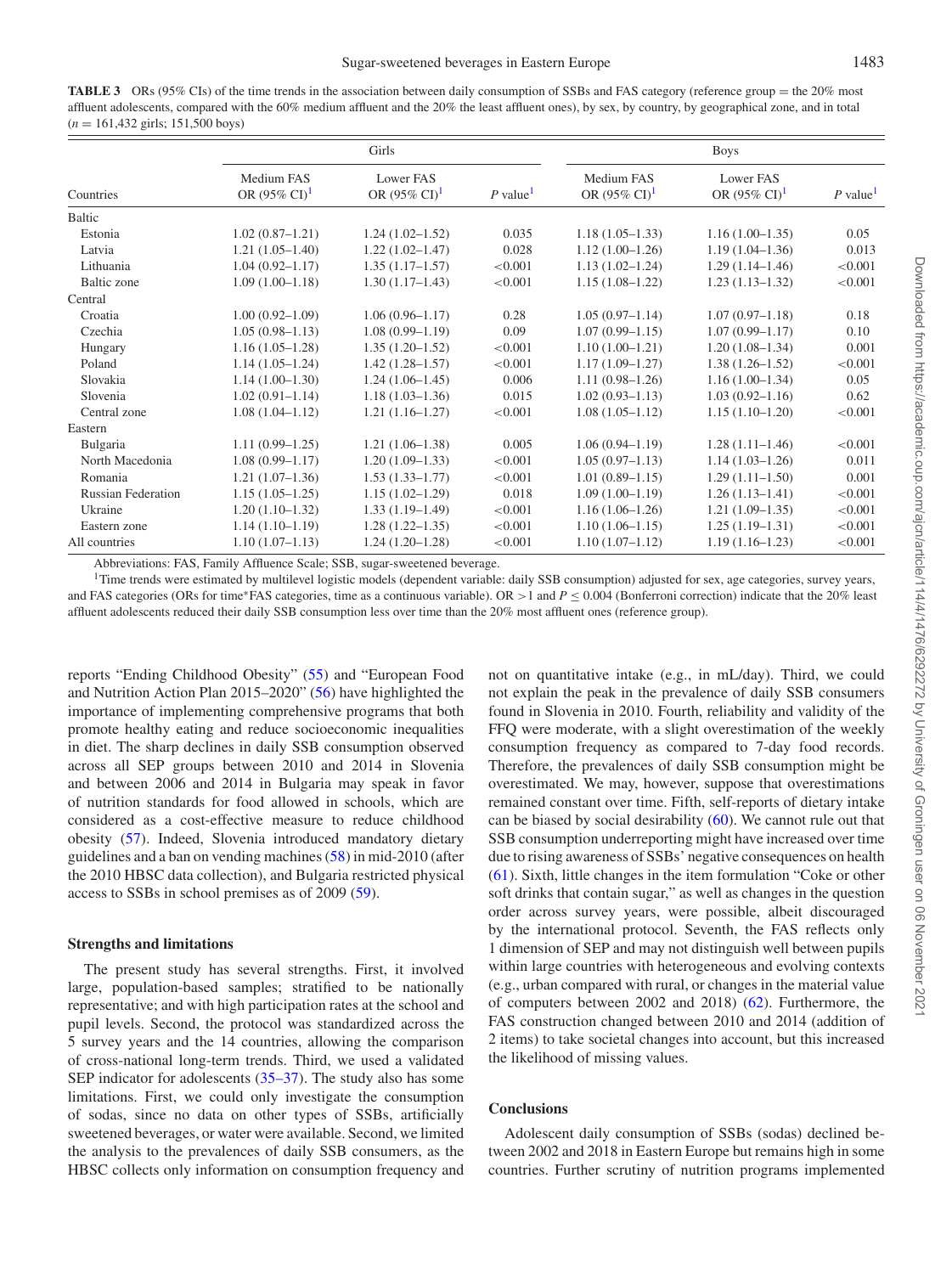in countries with low prevalences of daily SSB consumers (e.g., Baltic countries) and with the largest reductions over time would be informative. In line with the nutrition transition, daily SSB consumption was reduced at faster rates over time among higheraffluence adolescents than those of lower affluence. Thus, the highest SSB consumption levels are progressively observed in the least-affluent adolescents, as in Western countries [\(10,](#page-8-16) [11,](#page-8-17) [28,](#page-9-1) [29,](#page-9-2) [49\)](#page-9-16). Further analyses of associations between SEP and broader dietary patterns are needed in Eastern Europe. All in all, this paper can serve as a first step to evaluate past public health interventions and plan future diet-related policies and programs in the context of a nutrition transition.

HBSC is an international study carried out in collaboration with the WHO Regional Office for Europe. Candace Currie (Glasgow Caledonian University) was the International Coordinator for the 2002 to 2014 surveys and Jo Inchley (University of Glasgow) for the 2018 survey. Oddrun Samdal (University of Bergen) was the Data Bank Manager between 2002 and 2018. The following principal investigators conducted data collection: Estonia (Leila Oja, Katrin Aasvee, and Mai Maser), Latvia (Iveta Pudule), Lithuania (Kastytis Smigelskas and Apolinaras Zaborskis), Croatia (Ivana Pavic Simetin and Marina Kuzman), Czechia (Michal Kalman and Ladislav Csemy), Hungary (Ágnes Németh and Anna Aszmann), Poland (Joanna Mazur, Agnieszka Malkowska-Szkutnik and Barbara Woynarowska), Slovakia (Andrea Madarasova Geckova, Elena Morvicova, and Miro Bronis), Slovenia (Helena Jericek and Eva Stergar), Bulgaria (Lidiya Vasileva), North Macedonia (Lina Kostarova Unkovska), Romania (Adriana Baban), Russian Federation (Anna Matochkina, Oleg Churganov, and Alexander Komkov) and Ukraine (Olga Balakireva). For details, see [http://www.hbsc.org.](http://www.hbsc.org) We thank Pierre-Alexandre Fonta for his support in interpreting the Ridittransformation formula.

The authors' responsibilities were as follows—AC and KC: designed the manuscript, wrote the manuscript, and had primary responsibility for the final content; AC: analyzed the data; AD, A-SF, and MK: provided literature; and all authors: read and approved the final manuscript.

Author disclosures: The authors report no conflicts of interest.

## **Data Availability**

Data described in the manuscript, code book, and analytic code will be made available upon request. HBSC protocols, questionnaires, and data from survey years 2002, 2006, 2010, 2014 (embargo on 2018 data) can be accessed via a request to the HBSC Data Management Centre [\(dmc@hbsc.org\)](dmc@hbsc.org). For further information, see [http://www.uib.no/en/hbscdata.](http://www.uib.no/en/hbscdata)

#### **References**

- <span id="page-8-0"></span>1. Azais-Braesco V, Sluik D, Maillot M, Kok F, Moreno LA. A review of total & added sugar intakes and dietary sources in Europe. Nutr J 2017;16(1):6.
- <span id="page-8-1"></span>2. Zupanic N, Hristov H, Gregoric M, Blaznik U, Delfar N, Korousic Seljak B, Ding EL, Fidler Mis N, Pravst I. Total and free sugars consumption in a Slovenian population representative sample. Nutrients 2020;12(6):1729.
- <span id="page-8-2"></span>3. Moynihan PJ, Kelly SA. Effect on caries of restricting sugars intake: systematic review to inform WHO guidelines. J Dent Res 2014;93(1):8– 18.
- <span id="page-8-3"></span>4. Luger M, Lafontan M, Bes-Rastrollo M, Winzer E, Yumuk V, Farpour-Lambert N. Sugar-sweetened beverages and weight gain in children and adults: a systematic review from 2013 to 2015 and a comparison with previous studies. Obes Facts 2017;10(6):674–93.
- <span id="page-8-4"></span>5. Malik VS, Pan A, Willett WC, Hu FB. Sugar-sweetened beverages and weight gain in children and adults: a systematic review and metaanalysis. Am J Clin Nutr 2013;98(4):1084–102.
- <span id="page-8-5"></span>6. Singh GM, Micha R, Khatibzadeh S, Shi P, Lim S, Andrews KG, Engell RE, Ezzati M, Mozaffarian D. Global, regional, and national consumption of sugar-sweetened beverages, fruit juices, and milk: a systematic assessment of beverage intake in 187 countries. PLoS One 2015;10(8):e0124845.
- <span id="page-8-6"></span>7. Bleich SN, Vercammen KA, Koma JW, Li Z. Trends in beverage consumption among children and adults, 2003–2014. Obesity 2018;26(2):432–41.
- <span id="page-8-19"></span>8. Fismen AS, Smith OR, Torsheim T, Rasmussen M, Pedersen Pagh T, Augustine L, Ojala K, Samdal O. Trends in food habits and their relation to socioeconomic status among Nordic adolescents 2001/2002– 2009/2010. PLoS One 2016;11(2):e0148541.
- <span id="page-8-20"></span>9. Perrar I, Schadow AM, Schmitting S, Buyken AE, Alexy U. Time and age trends in free sugar intake from food groups among children and adolescents between 1985 and 2016. Nutrients 2019;12(1):20.
- <span id="page-8-16"></span>10. Bates B, Collins D, Cox L, Nicholson S, Page P, Roberts C, Steer T, Swan G. National Diet and Nutrition Survey. Years 1 to 9 of the rolling programme (2008/2009–2016/2017): time trend and income analyses. London (UK): Public Health England; 2019.
- <span id="page-8-17"></span>11. Mendez MA, Miles DR, Poti JM, Sotres-Alvarez D, Popkin BM. Persistent disparities over time in the distribution of sugar-sweetened beverage intake among children in the United States. Am J Clin Nutr 2019;109(1):79–89.
- <span id="page-8-7"></span>12. von Philipsborn P, Stratil JM, Burns J, Busert LK, Pfadenhauer LM, Polus S, Holzapfel C, Hauner H, Rehfuess E. Environmental interventions to reduce the consumption of sugar-sweetened beverages and their effects on health. Cochrane Database Syst Rev 2019;6:CD012292.
- 13. Avery A, Bostock L, McCullough F. A systematic review investigating interventions that can help reduce consumption of sugar-sweetened beverages in children leading to changes in body fatness. J Hum Nutr Diet 2015;28:52–64.
- 14. Fismen AS, Smith OR, Torsheim T, Samdal O. A school based study of time trends in food habits and their relation to socio-economic status among Norwegian adolescents, 2001–2009. Int J Behav Nutr Phys Act 2014;11(1):115.
- <span id="page-8-8"></span>15. Voracova J, Sigmund E, Sigmundova D, Kalman M. Changes in eating behaviours among Czech children and adolescents from 2002 to 2014 (HBSC study). Int J Environ Res Public Health 2015;12(12):15888–99.
- <span id="page-8-9"></span>16. Zaborskis A, Lagunaite R, Busha R, Lubiene J. Trend in eating habits among Lithuanian school-aged children in context of social inequality: three cross-sectional surveys 2002, 2006 and 2010. BMC Public Health 2012;12(1):52.
- <span id="page-8-10"></span>17. Popkin BM, Hawkes C. Sweetening of the global diet, particularly beverages: patterns, trends, and policy responses. Lancet Diabetes Endocrinol 2016;4(2):174–86.
- <span id="page-8-11"></span>18. Arsenault B, Taskinen MR, Despres JP. Prevalence and 2010–15 secular trends in sugar-sweetened beverages sales in Europe and the Middle East. Atherosclerosis 2016;252:e210–1.
- <span id="page-8-12"></span>19. Popkin BM, Adair LS, Ng SW. Global nutrition transition and the pandemic of obesity in developing countries. Nutr Rev 2012;70(1):3– 21.
- <span id="page-8-18"></span>20. Ulijaszek SJ, Koziel S. Nutrition transition and dietary energy availability in Eastern Europe after the collapse of communism. Econ Hum Biol 2007;5(3):359–69.
- 21. Baker P, Machado P, Santos T, Sievert K, Backholer K, Hadjikakou M, Russell C, Huse O, Bell C, Scrinis G,, et al. Ultra-processed foods and the nutrition transition: global, regional and national trends, food systems transformations and political economy drivers. Obes Rev 2020;21(12):e13126.
- <span id="page-8-13"></span>22. Drewnowski A, Popkin BM. The nutrition transition: new trends in the global diet. Nutr Rev 1997;55(2):31–43.
- <span id="page-8-14"></span>23. Popkin BM. Nutritional patterns and transitions. Popul Dev Rev 1993;19(1):138–57.
- <span id="page-8-15"></span>24. Popkin BM. The nutrition transition: an overview of world patterns of change. Nutr Rev 2004;62:S140–3.
- 25. Mayen AL, Marques-Vidal P, Paccaud F, Bovet P, Stringhini S. Socioeconomic determinants of dietary patterns in low- and middle-income countries: a systematic review. Am J Clin Nutr 2014;100(6):1520–31.
- 26. Manyanga T, Tremblay MS, Chaput JP, Katzmarzyk PT, Fogelholm M, Hu G, Kuriyan R, Kurpad A, Lambert EV, Maher C, et al. Socioeconomic status and dietary patterns in children from around the world: different associations by levels of country human development? BMC Public Health 2017;17(1):457.